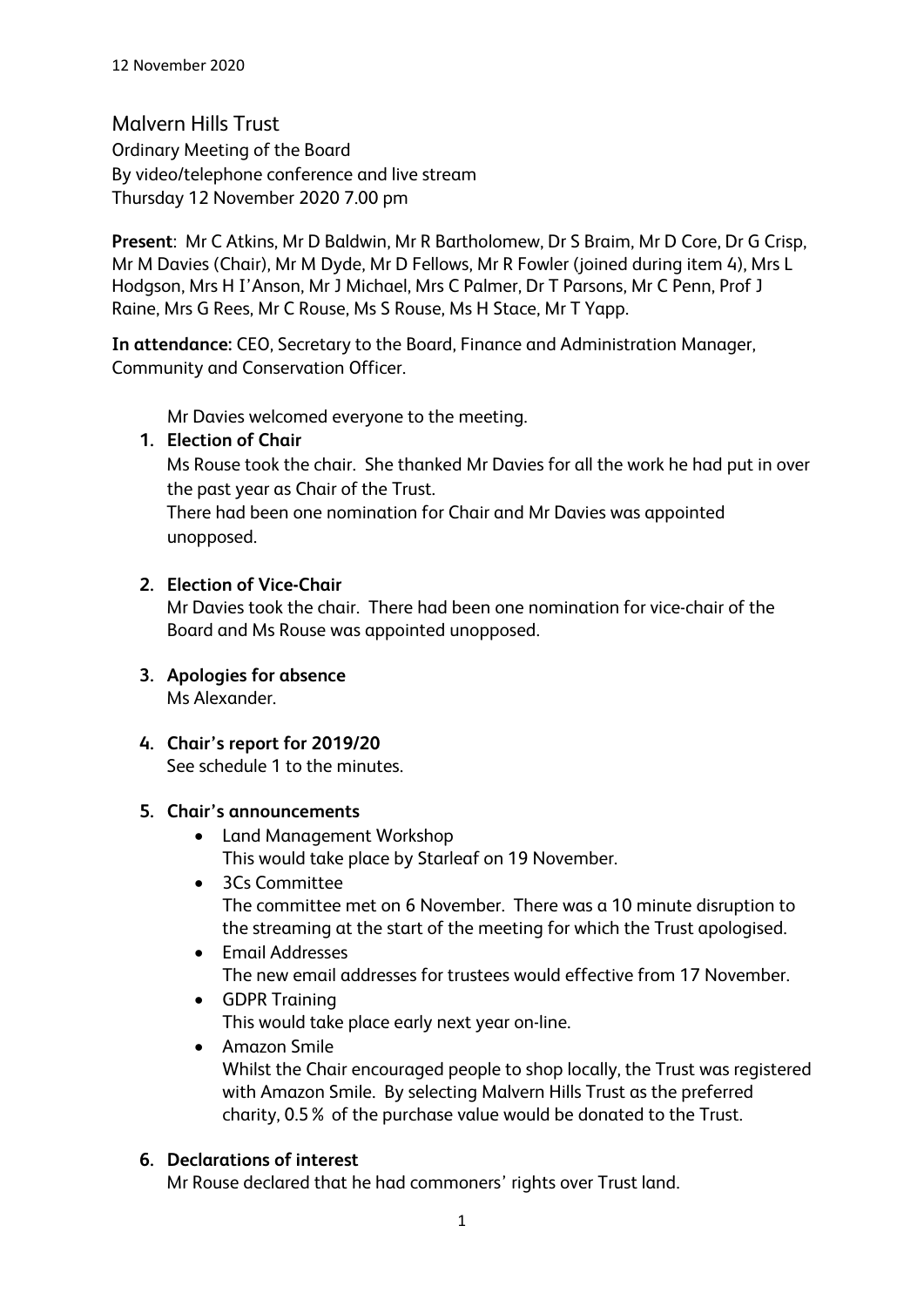Mr Yapp and Dr Crisp mowed grass on Trust land in front of their properties. Prof Raine declared an interest in any discussion relating to Brockhill Road.

### **7. Public Comments**

There were none.

## **8. Appointment of committees**

Mr Davies said there were more trustees wanting to sit on the Governance Committee than there were places. The Board would be considering adoption of a revised Code of Conduct at this meeting. He was aware that trustees had differing views on whether anyone who declined to sign the Code of Conduct should sit on the Governance Committee. Mr Davies suggested it would be helpful to clarify the position of all trustees on the revised Code of Conduct prior to appointing the members of the Governance Committee to the next meeting.

Mr Fowler asked if failure to sign a document could disbar trustees from sitting on a committee? He contended that Standing Order 4.6 did not apply to the Governance Committee. Mr Davies said that the composition of the Governance Committee would ultimately be resolved by a resolution of the Board. A show of hands indicated that the majority of Board members were in favour of deferring the appointment of the Governance Committee.

On the proposal of Ms Rouse, seconded by Dr Braim it was **RESOLVED** unanimously to appoint trustees to committees as follows:

| <b>Land Management</b>     | <b>Finance Administration and</b> |
|----------------------------|-----------------------------------|
| Michelle Alexander         | <b>Resources</b>                  |
| <b>Chris Atkins</b>        | <b>Richard Bartholomew</b>        |
| David Baldwin              | David Core                        |
| Stephen Braim              | <b>Mick Davies</b>                |
| <b>Graeme Crisp</b>        | Mark Dyde                         |
| <b>Richard Fowler</b>      | <b>David Fellows</b>              |
| Helen I'Anson              | Lucy Hodgson                      |
| Cynthia Palmer             | John Michael                      |
| <b>Trevor Parsons</b>      | <b>Charles Penn</b>               |
| <b>Gwyneth Rees</b>        | John Raine                        |
| <b>Chris Rouse</b>         | <b>Sarah Rouse</b>                |
| <b>Helen Stace</b>         |                                   |
| Tom Yapp                   |                                   |
| <b>Staffing</b>            |                                   |
| David Baldwin              |                                   |
| <b>Richard Bartholomew</b> |                                   |
| <b>Mick Davies</b>         |                                   |
| Helen I'Anson              |                                   |
| Cynthia Palmer             |                                   |
| John Raine                 |                                   |
| Gwyneth Rees               |                                   |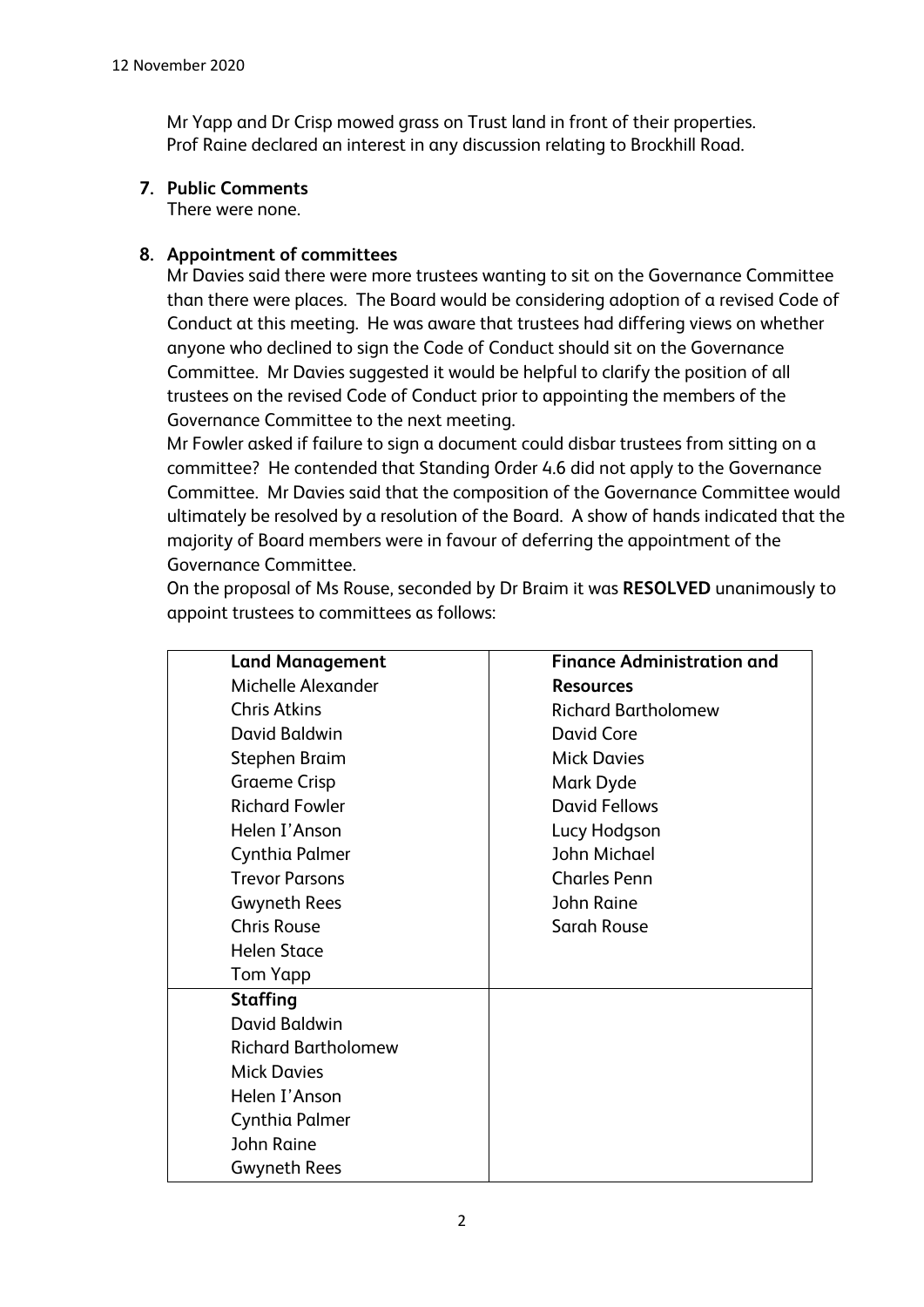On the proposal of Mr Davies, seconded by Mr Bartholomew it was **RESOLVED** unanimously to appoint trustees to other bodies as follows

4Cs: Mr Davies, Mr Rouse Recreation Advisory Panel: Mr Baldwin, Dr Braim, Mr Davies, Mr Dyde Wildlife Panel: Mr Atkins, Dr Braim, Mr Fowler, Ms Stace AONB: Mrs Rees Malvern Spa Association: Mrs Palmer

### **9. To confirm the Minutes of the Board meetings held on 10 September and 15 October 2020**

On the proposal of Mr Davies, seconded by Ms Rouse, it was **RESOLVED** with one abstention to approve the minutes of the meetings held on 10 September and 15 October 2020.

Matters arising: The CEO confirmed that it was not possible for MHT to use the single justice procedure but he was in dialogue with MHDC who remained willing to assist the Trust with prosecutions.

## **10. Financial update.**

The Finance and Administration Manager referred to the paper which had been circulated. Since the paper was written, she had received a further report from Brewin Dolphin. The value of the portfolio had risen since the start of the financial year by 0.65% on a total return basis. Because of the extension to the furlough scheme, the Government grant payable for keeping people in post who had been on the furlough scheme (expected early in 2021) had been withdrawn.

It was proposed that some of the budget items which had been put on hold because of the pandemic should be reinstated. Mrs Palmer thanked the Finance and Administration Manager for all her hard work. Mr Fowler suggested reviewing the proposals for improvements at Manor House as they had been delayed for some time. The CEO confirmed that he had made enquiries about connecting the sewage system at British Camp toilets to the mains. It was looking an unlikely prospect.

- On the proposal of Ms Rouse, seconded by Mrs Palmer it was **RESOLVED** unanimously a) To reinstate the budget of £50,000 from the parliamentary fund for work on the septic tank at British Camp,
	- b) To reinstate the budget of £5,000 from the parliamentary fund for hedge laying,
	- c) That the work on Manor House improvements, budgeted at £55,000 in 2018/19, commence as soon as possible.

## **11.Covid Contingency Committee**

The minutes of the meeting of 3 July 2020 had been approved by the Committee at their meeting on 6 November.

## **12.Staffing Committee**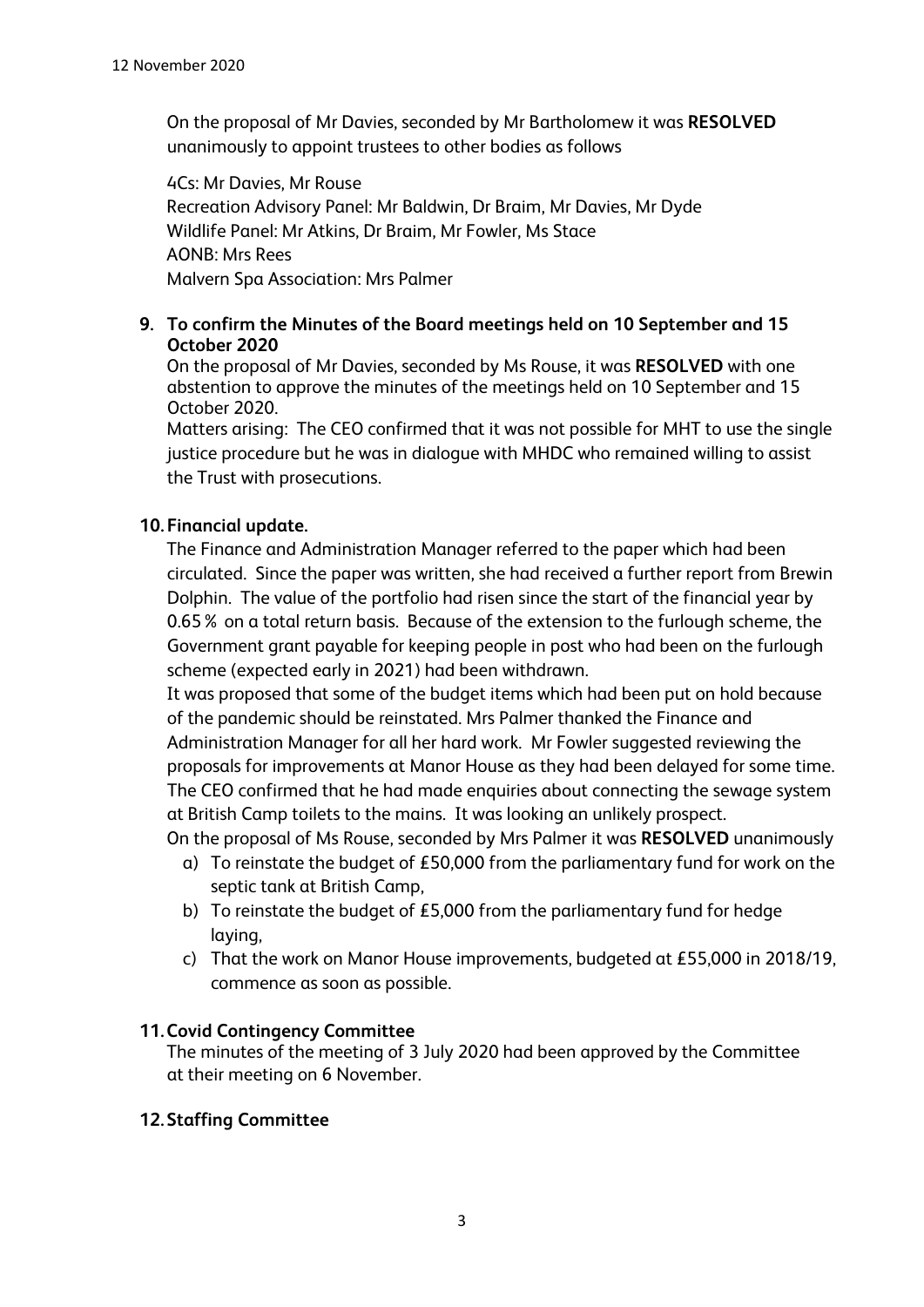12.1 On the proposal of Mrs Palmer, seconded by Mrs Rees, it was **RESOLVED** by the committee members present to approve the minutes of the meeting held on 1 October 2020

#### 12.2 Matters arising

Mrs Palmer went through the key points discussed at the meeting.

12.3 Adoption of minutes

Several trustees asked about the cost of employing an additional warden. The CEO said the post would commence from April 2021. The need for an additional warden had been made clear to the Staffing Committee. Not only had visitor numbers increased, placing more demands on the staff, but the Trust needed to do more public engagement on the Hills. There needed to be cover for the evenings, and after deducting holidays and absences through sickness, the wardening capacity was not adequate to cover 3,000 acres. Mr Core suggested the cost of the additional post and whether it was full time or a fixed term contract could be examined when the budget for 2021/22 was considered.

On the proposal of Mrs Palmer, seconded by Mr Bartholomew it was **RESOLVED** (with 2 abstentions) to adopt the minutes of the Staffing Committee meeting of 1 October 2020.

On the proposal of Mrs Palmer, seconded by Mr Bartholomew it was **RESOLVED** (with 2 abstentions) that the Secretary to the Board should continue to work an additional day per week until such time as the work on changes to the Trust's governing Acts was brought to a conclusion or until 31 December 2021 whichever was earlier. On the proposal of Mrs Palmer, seconded by Mr Bartholomew it was **RESOLVED** (with 2 abstentions) that an additional full time permanent warden post should be included in the staff structure and the budget for 2021/22.

## **13. Land Management Committee**

- 13.1 On the proposal of Mrs Rees, seconded by Mr Baldwin, it was **RESOLVED** (with 3 abstentions) by the committee members present to approve the minutes of the meeting held on 8 October 2020.
- 13.2 Matters arising

Mrs Rees went through the key points from the meeting. She hoped that part 1 of the revised Land Management Plan was now finalised. If any trustee had further comments they were asked please to contact the Conservation Manager as soon as possible after the meeting.

#### 13.3 Adoption of minutes

On the proposal of Mrs Rees, seconded by Mr Baldwin it was **RESOLVED** (with 2 abstentions) to adopt the minutes of the meeting of 8 October 2020 and to adopt the mowing guidelines. The guidelines to be brought into effect from 1 January 2021 with any further action to be taken from 1 January 2022.

#### **14.Governance Committee**

14.1 On the proposal of Prof Raine, seconded by Mr Bartholomew, it was **RESOLVED** unanimously by the committee members present to approve the minutes of the meeting held on 29 October 2020.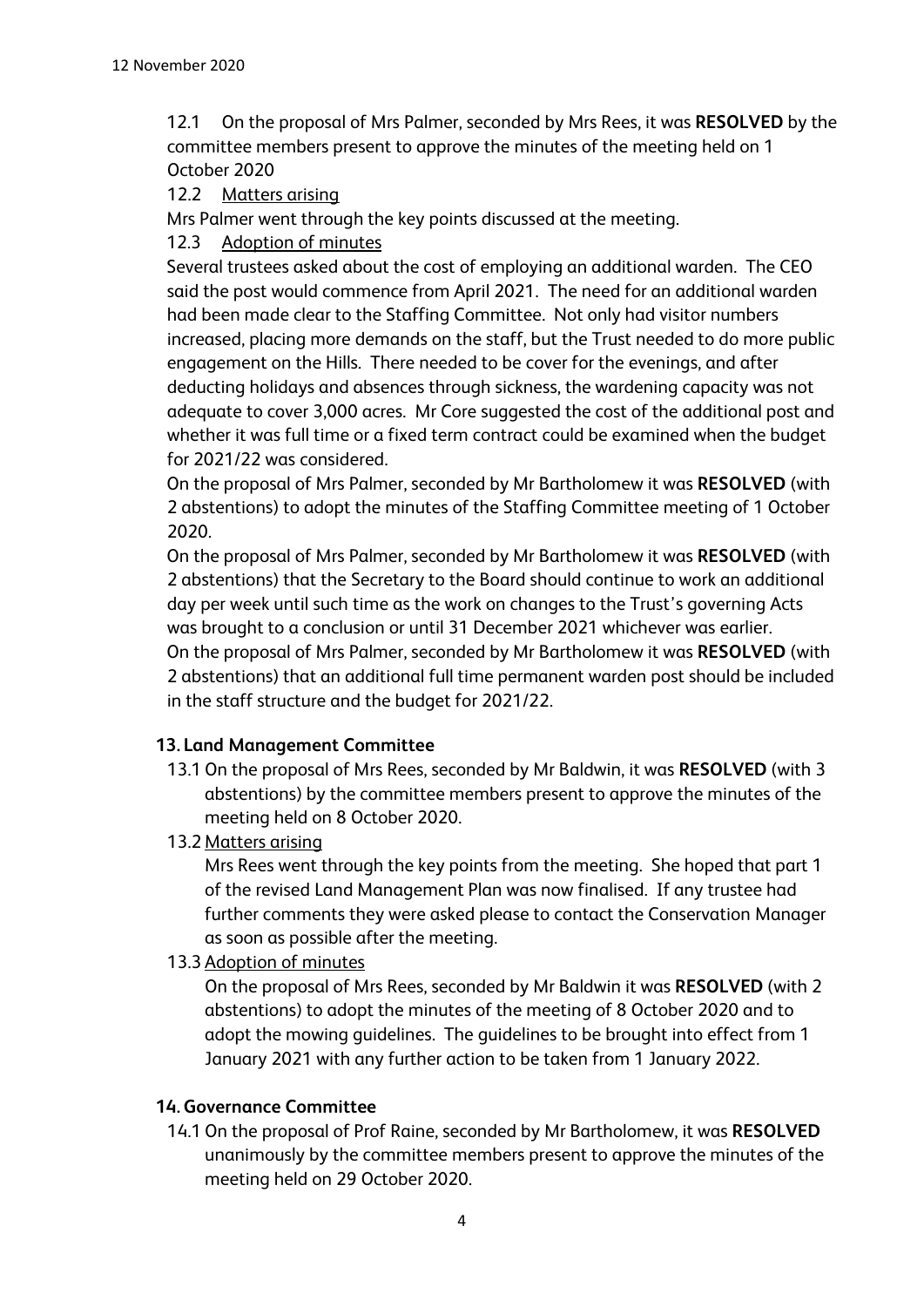### 14.2 Matters arising

Prof Raine highlighted the key points from the meeting. In relation to the proposed governance changes, the Trust needed to ascertain the cost of a Private Bill. Before that, Prof Raine proposed a series of workshops to bring trustees back up to speed on the proposals. He hoped to do this as soon as possible.

The following points were made in discussions:

- Should adoption of the Code await the report which was expected in late December?
- Words should be added to the Code to add the trustees monitoring function. Prof Raine had explained that the Code was a guide for behaviour, and not meant to define the role of trustees.

#### 14.3 Adoption of Minutes

There was a proposal from Dr Parsons, seconded by Dr Crisp to amend the draft Code of Conduct to include reference in clause 17 to add "and monitor the performance of the board and its employees". The proposal was **DEFEATED** by 17 votes to 4 with 1 abstention. On the proposal of Mr Davies, seconded by Mrs Rees it was **RESOLVED** (with 2 votes against and 4 abstentions) to adopt the minutes of the meeting of 29 October 2020 and the revised Code of Conduct.

### **15.Review of Governance arrangements**

Prof Raine had nothing further to add. The Secretary to the Board confirmed that the date by which private bills had to be lodged was 27 November. She would report on the issue of costs when she had heard back from solicitors.

#### **16.Urgent business**

There was none.

#### **17.**Information

17.1 Malvern Spa Association

The Spa Association had held its AGM but because of Covid there was little to report.

| 17.4 Recreation Advisory Panel     | No report |
|------------------------------------|-----------|
| 17.3 Wildlife Panel                | No report |
| 17.2 AONB Joint Advisory Committee | No report |

17.5 Management Report

The CEO had been investigating the provision of an extra ticket machine at British Camp car park. A power supply was required, and it was unlikely that a second machine could be installed this financial year. He had also investigated using a different payment provider but there was no cost saving. A new router had been fitted to the British Camp machine, and upgraded aerials to four of the other machines which had improved their performance. One of the machines was vandalised using fireworks on 6 November, but the machine was now in use again.

#### **18 Date of next meeting** (agenda item 19)

7pm 21 January 2021 by video conference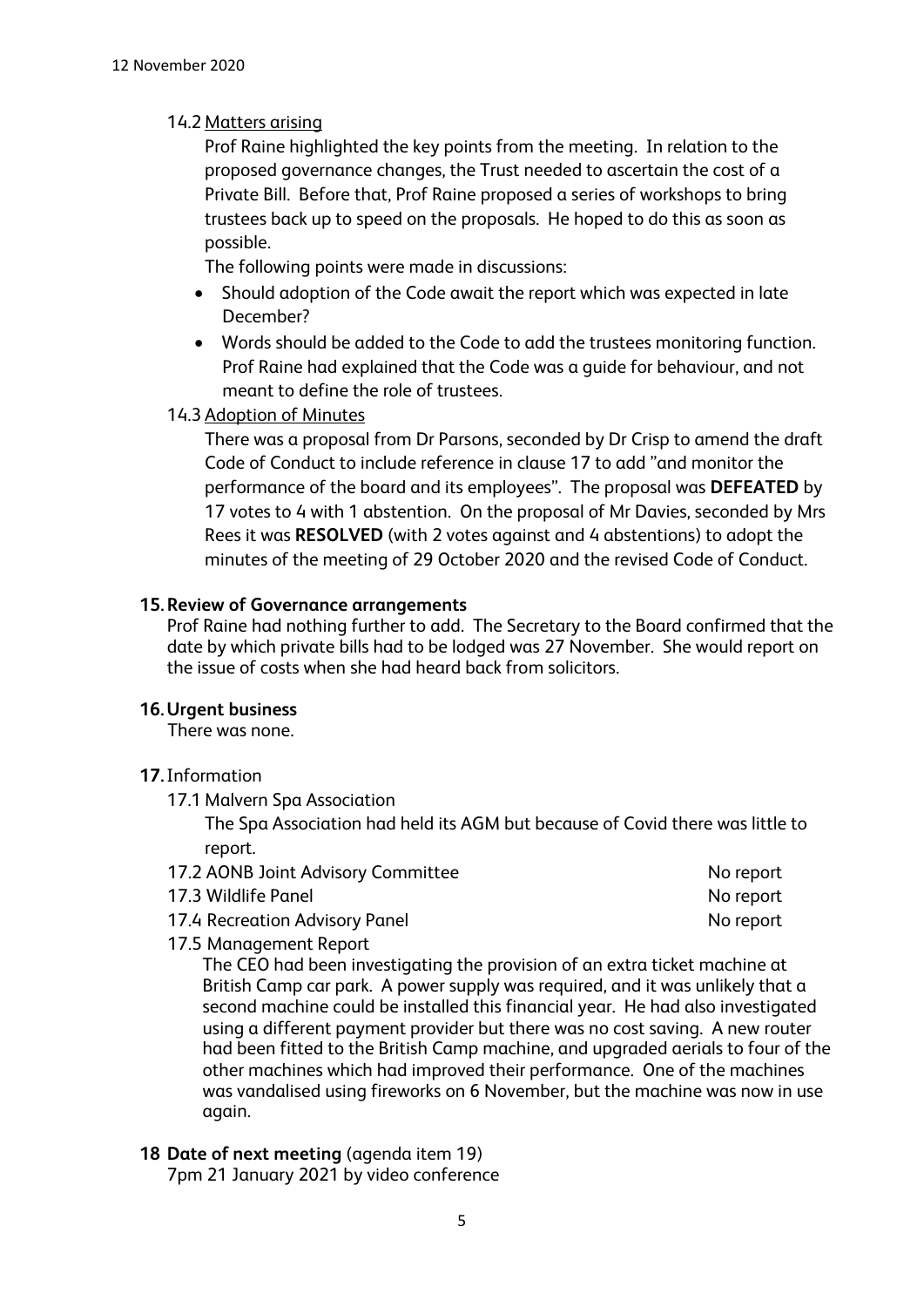.

## **19 Confidential** (agenda item 20)

On the proposal of Mr Davies, seconded by Mrs Rees, it was **RESOLVED** to exclude the public for discussion of item 21 – 23 on the agenda on the grounds that publicity would be prejudicial to the public interest by reason of the exempt or confidential nature of the business to be transacted (HR/legal matter).

## **The meeting closed at 9.55pm**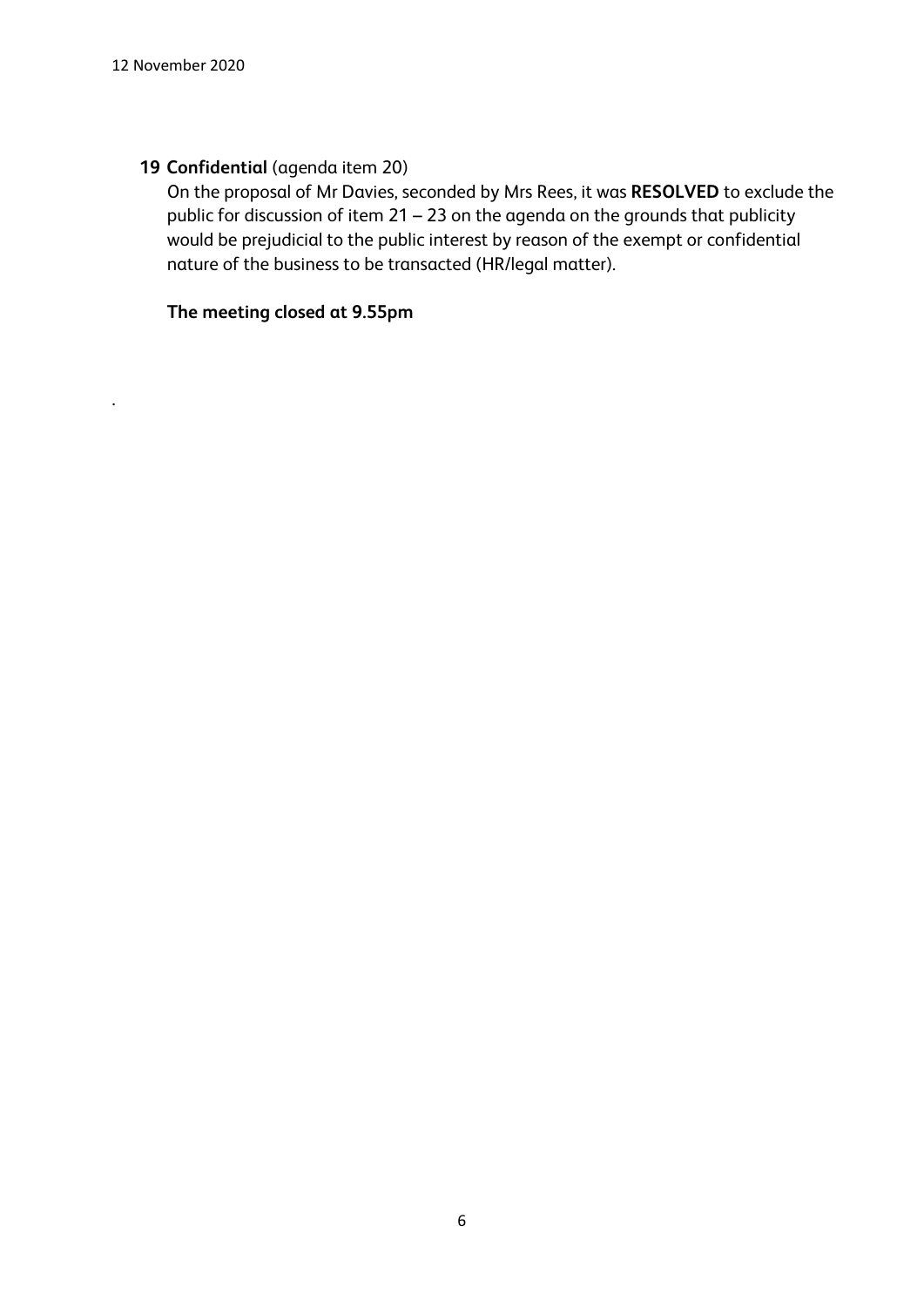#### Appendix I

#### CHAIRMAN'S REPORT TO BOARD 2020 11 12

Every four years, in November, the Trustees around this table may be replaced overnight with up to 28 entirely different people, a recipe for healthy refreshment but with some risk of discontinuity, loss of the organisations collective memory and knowledge. In the event, 15 of the previous board are no longer with us, we have 10 new members around the virtual table and 6 current vacancies.

Following last November's elections and nominations we welcomed those new members with an intensive induction programme that was helpful to old members too but soon we ran into internal disputes about the workings of the Board. Then, earlier this year, after a largely supportive public consultation, we were advised by the Charity Commission and DCMS that our proposals for updating our Acts would be better enacted through a Private Bill process; an unexpected and significant change of direction. Then, along came a virus and during that hiatus, a number of complaints to the Charity Commission.

As you know, the internal disputes and the matters related to the Charity Commission remain unresolved for now but we have agreed a robust albeit costly process for bringing them to a conclusion. Work on the modernisation of the Malvern Hills Acts was paused while we organised around Covid-19 and will recommence soon through the Governance Working Party.

The realities of the Global Pandemic reached us in March and we all pitched in to deal with the consequences, operationally in terms of fieldwork, wardening, visitor services and other essential day to day work and administratively in terms of the organisation of meetings. The Board successfully instituted a Covid-19 Contingencies Committee to enable urgent decisions to be made and, anticipating the loss of revenue from closed car parks and a fall in visitor numbers, staff hours were adjusted temporarily. Since lockdown was removed, visitor numbers have soared and revenues have bounced back ahead of budget. However additional staff resources were then required both to deal with visitor numbers and associated issues, as well as the additional workload selling car park passes in house when our arrangements with the library were suspended, another success that we may learn from. Online meetings were successfully piloted by the 3Cs committee and regular Board and Committee meetings have been re-established since September using this medium. The format is not ideal but we can function.

Out on the Hills and Commons our land management and conservation work has gone on although for most of the productive year we have been without the much valued help of our cheerful volunteers. The new winter scrub clearance work is already programmed, adding to the greatly appreciated programme completed last winter, paths have been restored at Old Hills, Gardners and British Camp and pond restoration started at Castlemorton. The Community Woodland Access civil works were finished in September to wide acclaim with seating and signage to follow and habitat restoration work continues throughout the estate.

Our Land Management Plan is the foundation for our conservation work and this year has seen a major effort to engage with stakeholders and update the plan for the next 5 years. Hopefully, following our postponed workshop we can soon formally ratify the plan for implementation including the Countryside Stewardship Scheme for Castlemorton Common and the Southern Hills for which our application is under consideration by DEFRA.

Meanwhile, our managers have also kept us on a stable financial footing. The audit told us that our processes and the 2019/20 accounts were well managed and clean and the accounts tell us that we registered a marginal surplus and that we hold healthy reserves, in large part resulting from generous legacies. The prudent use of reserves has also helped us to maintain grazing across